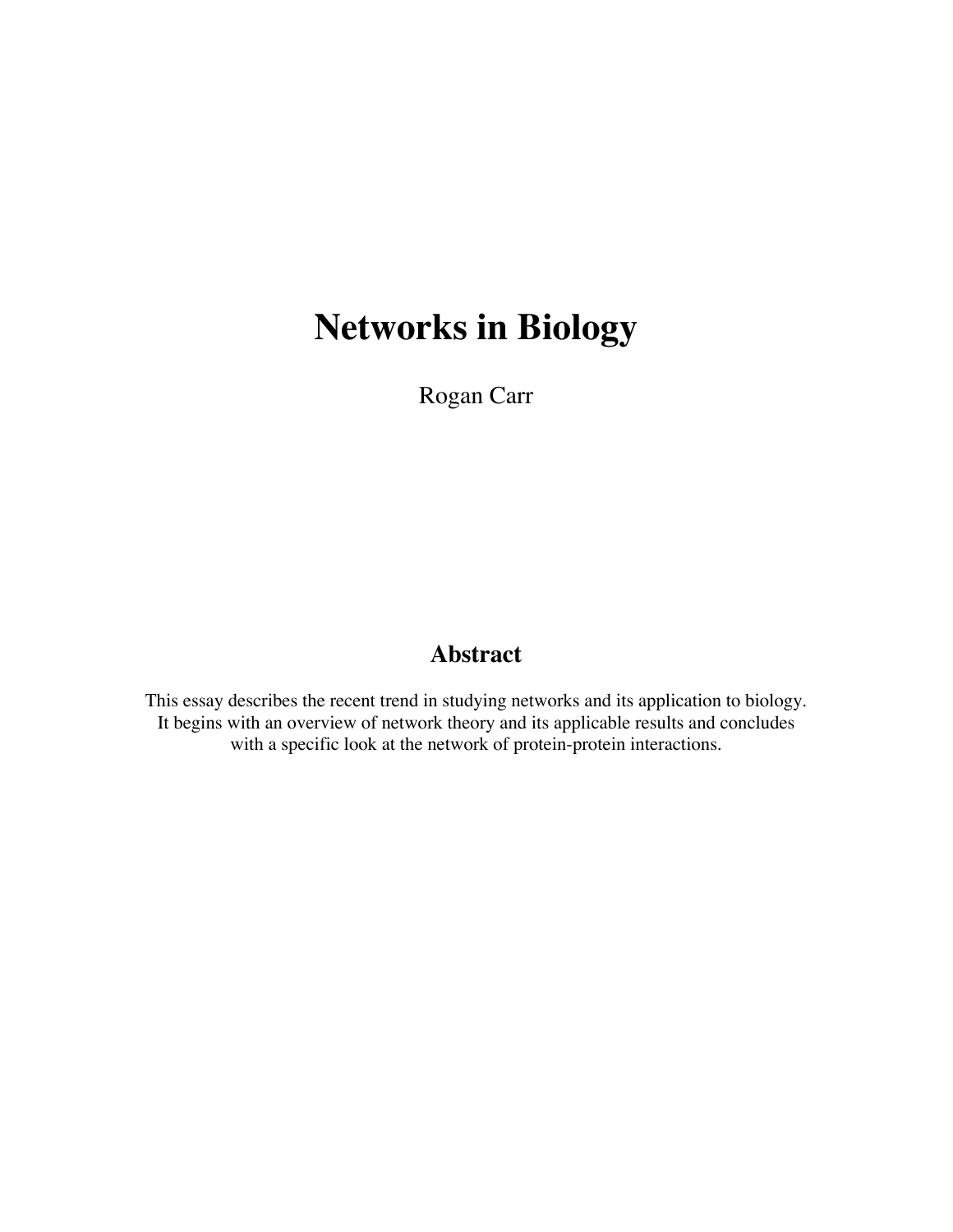## **Introduction**

In this paper, I intend to discuss the field of network theory that has become popular in the past ten years and look into how it is being applied to biology. Biology is a unique field because there exists enormous amounts of data but no ready way to process it all. The network approach to systems looks promising for biology because network theory is designed to take large amounts of data concerning relationships between objects, which biology is rife with, and return statistical information which can be compared with existing hypotheses.

After a brief discussion about the different areas of biology that network theory has touched, I will focus on recent research that examines the protein-protein interaction network. This is the network that consists of proteins in a given life form and maps out the relationships that they have with one another, be it chemically or merely physically. The network of protein-protein interactions promises to be interesting because of the failure of the reductionist method in biology. The reductionist method says that all the complexity of life is hidden in the genome, so if we can understand and map out the genome of an organism, we will be able to understand that organism in its entirety.

As the study of genetics became popular, so did the idea that the answer to understanding biology lay in mapping out the genome. It was thought that since there is one protein per gene, then the totality of an organism could be described through understanding its genome, its appearance and its behavior completely determined. Unfortunately, it became clear soon after the human genome was mapped out that this simple picture couldn't be the case: the simple yeast has about six thousand genes; the fruit fly fourteen thousand; the human thirty thousand [1].

The reductionist idea that the solution to understanding an organism was to simply study its genome falls flat when faced with these numbers. A gene contains the information to encode one protein. If proteins acted independently, then we would expect the number of genes to scale with the complexity of the organism. That a singlecelled organism like yeast should have about half the genes of a fruit fly and about onefifth the genes of a human being does not explain this complexity.

This non-linear rise in complexity with increasing number of genes must be due to interactions overlooked by the reductionist viewpoint in biology. One of the best candidates for the explanation of increasing complexity is that protein-protein interactions build up the interesting nature that we see; it is not the number of genes that controls the complexity, but the interactions between the elements which the genes encode for.

By studying the protein-protein interaction network, we can gain rough, statistical data that will hopefully reveal some of the character that builds up this complexity.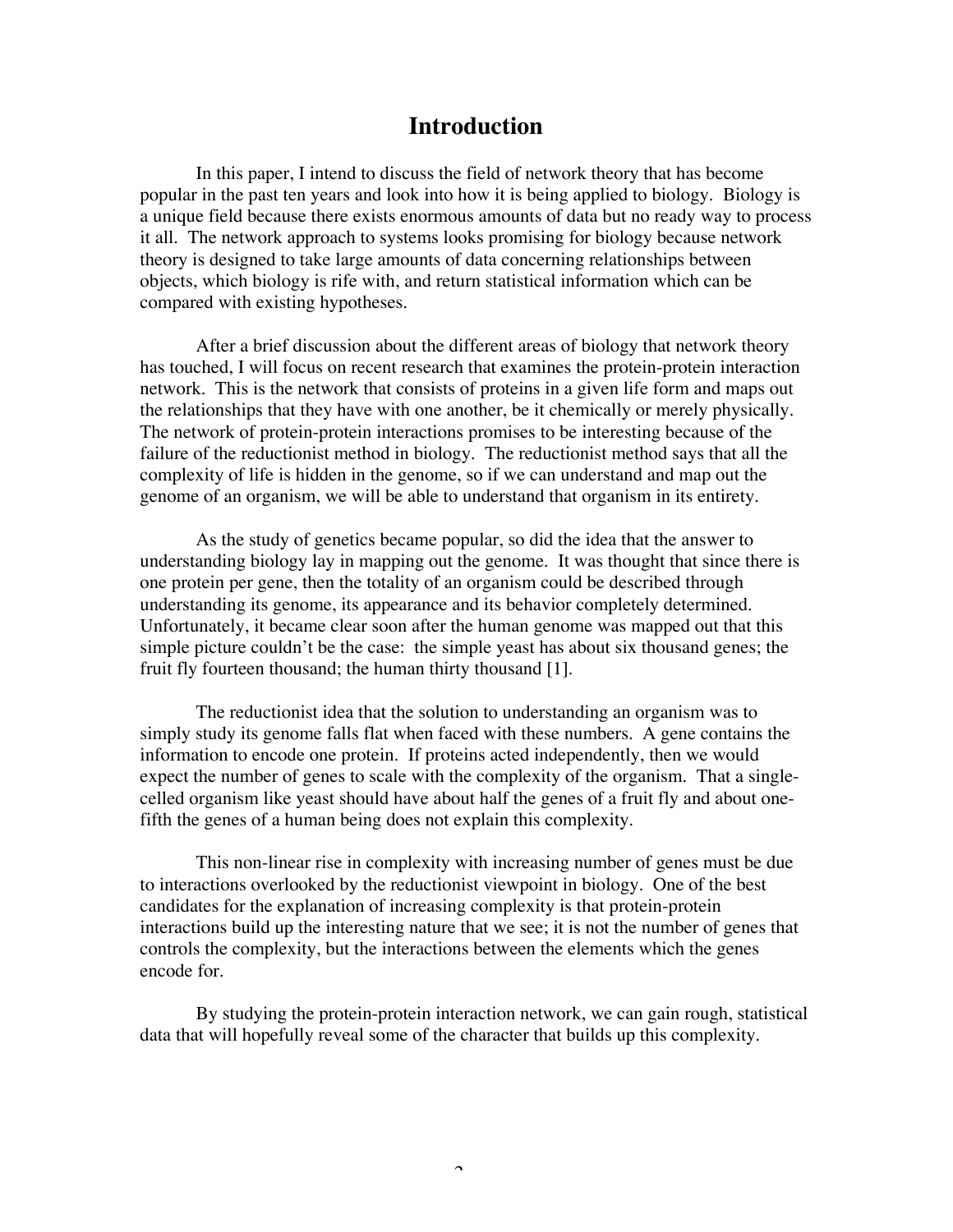## **Overview of Networks**

Network theory, also called graph theory in mathematics, is an old theory, stretching back to Euler's solution of the Königsberg bridge problem. Until about ten years ago, it used to be primarily the domain of mathematicians working on graph theory and social scientists studying social groups [2]. Developments in computing and statistics have allowed researchers to examine large amounts of data quickly and have resulted in a renaissance in network theory.

Network theory deals with collections of items called *nodes* (or vertices in the mathematical literature), which are connected by lines called edges [Fig 1]. The nodes represent the objects we are interested in, while the edges represent relationships between these objects. These relationships may be reciprocal or may point in only one direction, resulting in a *directed* network. Networks may also contain more complicated edges, having attributes such as weight, which represent the relative strength of the connection, or even connect more than two nodes. Two nodes are said to be *connected* if there is a path of edges drawn between them. [2, 3, 4]



rected network with only a single type of vertex and a single type of edge; (b) a network with a number of discrete vertex and edge types; (c) a network with varying vertex and edge weights; (d) a directed network in which each edge has a direction.

#### Figure 1 (From [2])

Commonly, networks will be simple. An example of a typical network is that of friendships. The nodes represent individuals, while the links represent who are friends with whom. These edges may be directed if 'friendship' is interpreted in the strict sense (whom one person names a friend may not feel the same way), or be undirected if interpreted loosely. A social scientist may also want to weight the edges based on how long the two have been friends, how well they know each other, or how much they actually like one another. By visually inspecting the graph, a researcher can learn quite a bit about the social hierarchy under question.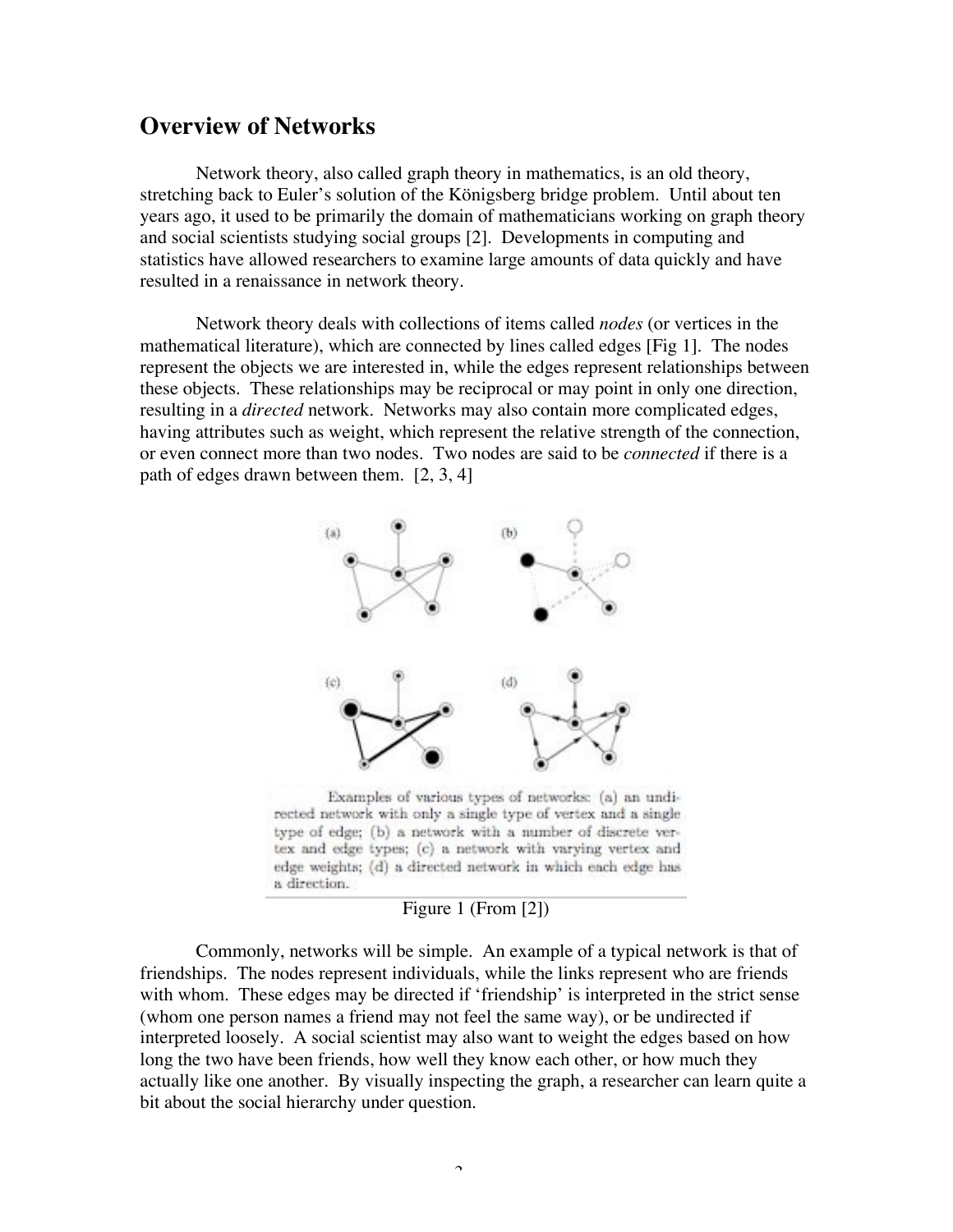At their most basic, networks are created by attaching new nodes randomly to each other based on a probability that each given pair will be connected. This is known as a *random graph*. After a network is assembled, there are many properties that can give insight into the structure of the network. [2, 3]

The first property of a network researchers commonly look at is its *degree distribution*. The degree of a node is just the number of edges attached to it. The degree distribution reveals information about the network's topology: Is the network mainly composed of objects with the same number of edges connecting them, or are there some nodes (called *hubs*) that have a disproportionately large number of edges? [2, 3, 4]

Other properties that can give broad statistical information about the network are the mean geodesic length, the amount of clustering, mixing, degree correlations and community structure. The mean geodesic length refers to the famous "six degrees of separation." What is the average shortest-distance between two points on the network? Clustering is a way of measuring the formation of triangles on a network. In terms of a social network, this would measure the probability for a given person to be friends with his friend's friends. Mixing shows if nodes of different types have a preference of which kind they link to. Similarly, degree correlations reveal how nodes of different degrees connect. Do nodes of high degree tend to connect to others of high degree, or mostly to low? Finally, a measure of community structure tells if the network tends to break up into large groups of high connectivity, or if the network is more uniform. [2]

In a random graph, most of these properties are determined by the method for assigning randomness to the network. They are therefore random, and can't give much information about the graph. The one property that is not random in a random graph is the average number of links between a two nodes. Random graphs are *small world* networks, meaning that they can be crossed from one side to another in a finite and small (roughly the logarithm of the number of nodes) amount of edges. [2]

Networks have become popular research tools in the last ten or so years because of advances in computing and statistical analysis. This has allowed researchers to look at the properties of large networks in the real world with accuracy and ease. The surprising result that experiments have shown is that most real world networks are not random graphs, but rather have many interesting properties [Fig 2].

4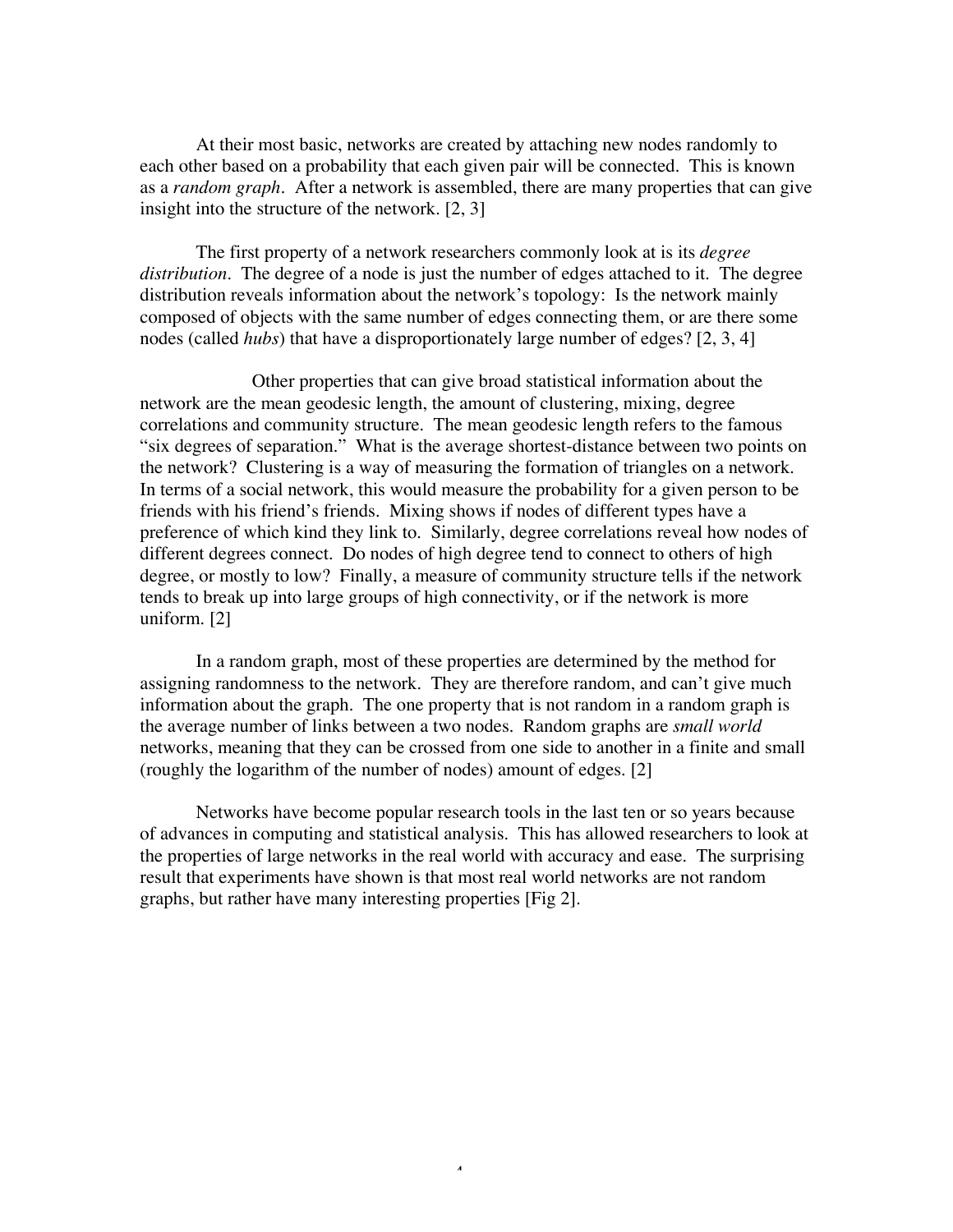

Figure 2. A comparison between degree distributions a random graph (squares) and a scale-free graph (circles). Note the linear scale on left, log-log on right. (From [4])

This is due to two main effects: Networks in the real world are not static; they constantly have nodes added and removed. Real world networks are also not formed randomly. Due to relationships between the nodes, when nodes are added, they will attach preferentially to certain other nodes. These two factors result in evolving networks that have all sorts of interesting properties. [5, 2]

For example, many networks studied recently cannot be described by giving the average number of edges a vertex has. The degree distributions follow a power law, meaning that any given node could be connected to one, ten or even one thousand other nodes, and as a result, stating the average number of connections per node would be meaningless. These networks are referred to as *scale-free*, and are extremely common and popular to study [6].

This scale-free-ness is due to the fact that when nodes are added to a network, they do so with what researchers refer to as preferential attachment. In networks that follow a power law degree distribution, new nodes added to the network will be much more likely to attach to existing nodes that have high degrees than to those that have low degrees. This can be seen in the example of social networks that when people meet other people, they are more likely to meet outgoing people with many friends than loners.

This effect of preferential attachment in a network can be likened to the effect of interactions on a gas of atoms. If you just have a collection of non-interacting atoms distributed randomly, they will float around as a gas. Once interactions between different atoms are turned on, all kinds of interesting properties will appear. What was formerly a classical gas can now be a solid or a liquid, or a Bose-Einstein condensate. By tuning the parameters that control how new vertices are attached to a network, the network will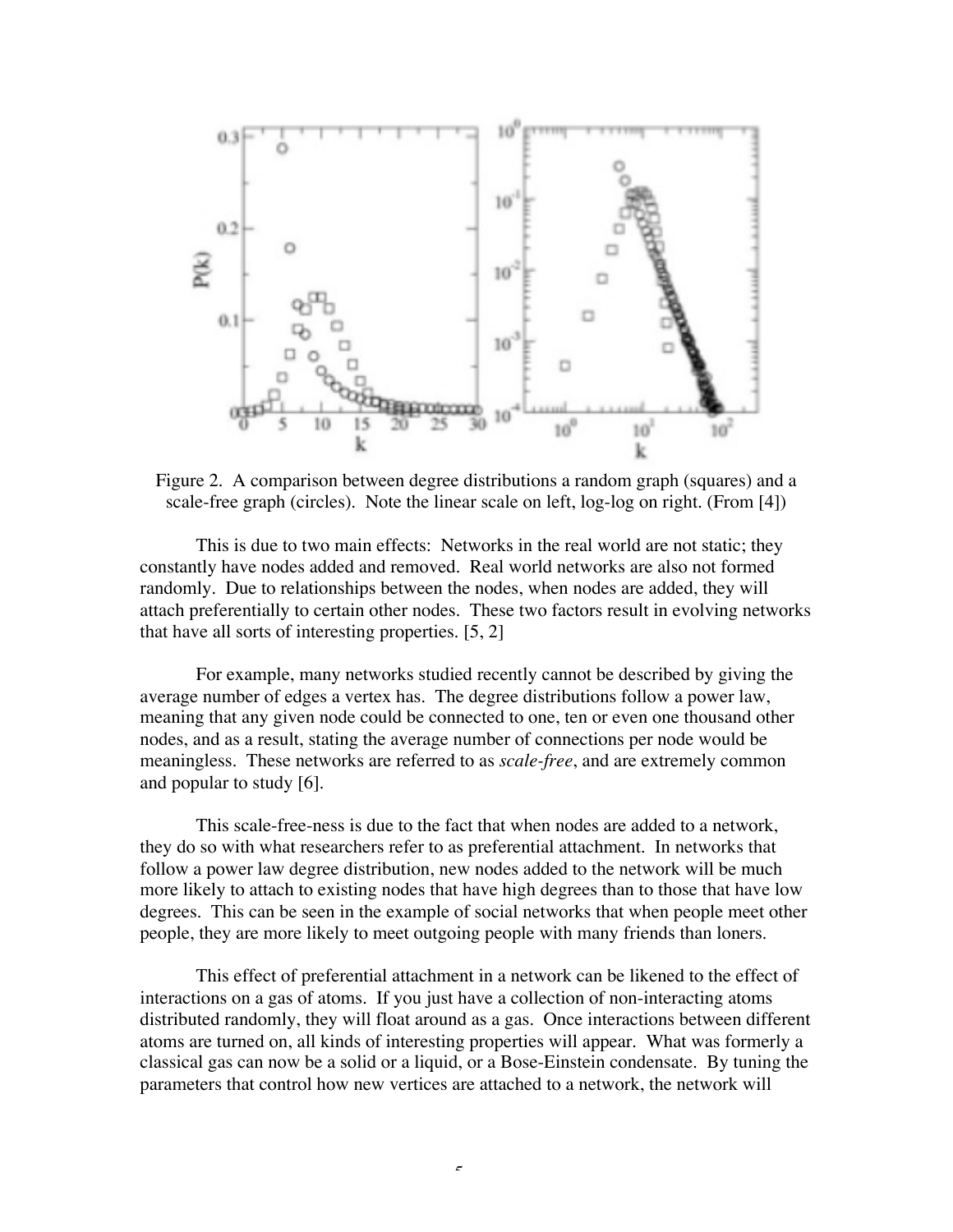diverge from a random graph to a more interesting state with properties far from the equilibrium of a random graph.

## **Networks in Biology**

The network approach to studying systems has been applied to many different biological systems in recent years. While the network approach can't give any information about the actual physical processes taking place, it plays a necessary role in studying the overall behavior of the system. This approach is useful for biologists, because networks properties can reveal interesting features of the system at hand.

By looking at the network of objects they wish to study, researchers can learn about the organizational structure of the system, the evolution of the system and how the organization of the system affects the function [4]. For example, the statistical behavior of a certain type of organism as a node on the network may lead to better understanding of how the organism evolved by revealing pressures on the organisms or features about the organism previously unknown.

Biological networks that have been studied span many orders of magnitude in size. The examples range from ecological food webs such as predator-prey networks, to physical networks such as networks of blood vessels (and vascular networks), neural networks and bio-chemical networks such as the network of metabolic pathways and the genetic regulatory network. [2, 4]

Another biological network of interest is the network of physical interactions between proteins, the protein-protein interaction network [Fig. 3]. Researchers have begun to study it in recent years in the hopes to get a better understanding of the inner workings of the cell [7]. The field of proteomics, as it is called, is interesting, because it contains researchers from laboratory biology, bioinformatics and physics all working on the same problem.

 $\epsilon$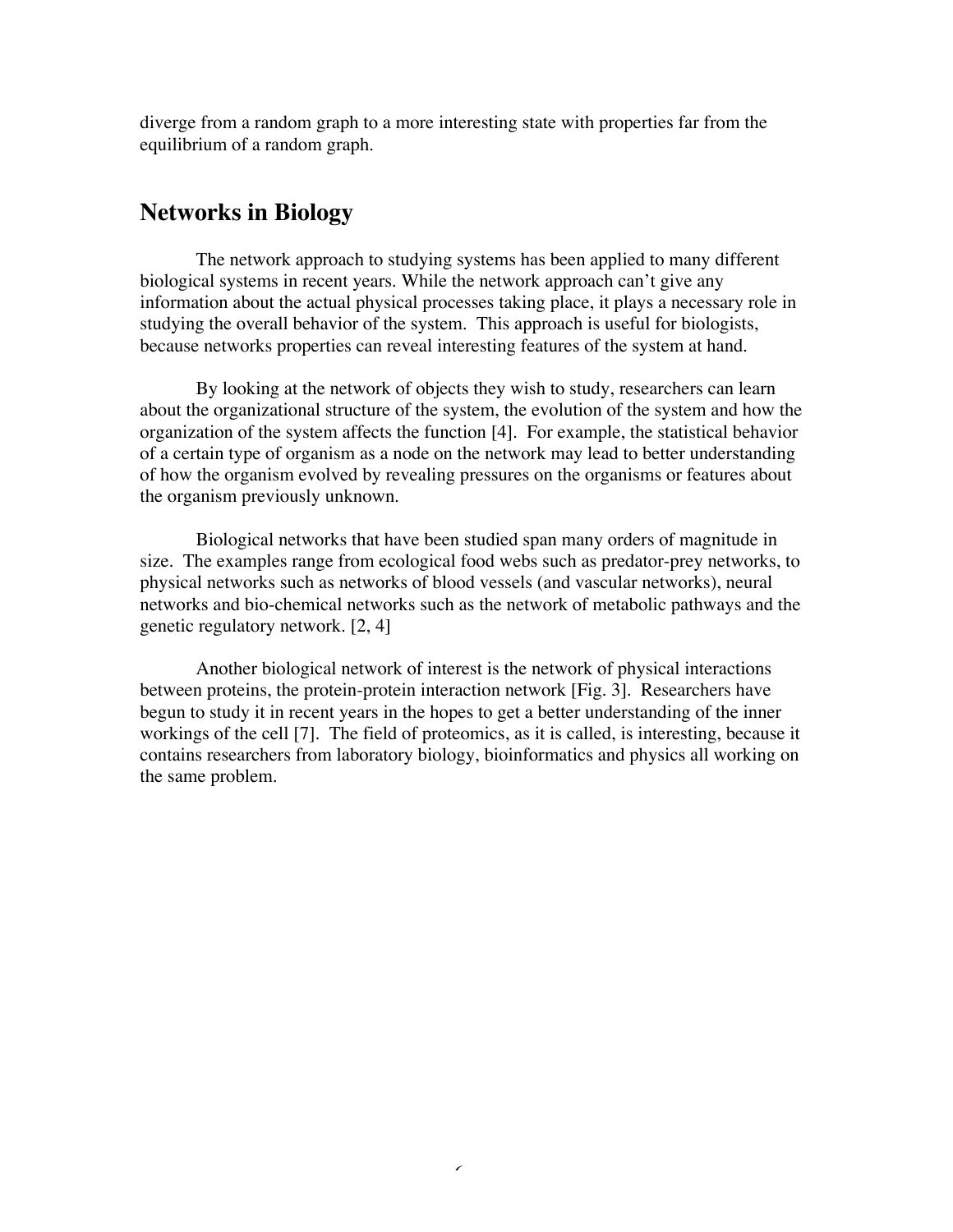

Figure 3. a) Map of protein-protein interactions for a yeast cell. b) Degree distribution. c) The fraction of proteins necessary for life with degree k, versus degree k. (From [8])

The process to create the network begins in the laboratory. Biologists have developed a method for screening protein-protein interactions called the two-hybrid method. The two-hybrid method uses live cells to do all the actual work by taking advantage of the cell's own reporting system to inform about interactions. [9]

After the protein-protein interaction screening has taken place, the researchers enter the information into a database, where it can be accessed by others. From here, the protein-protein interaction network is recreated. While there are still problems with the data due to the experimental process that determines it, it is still a good representation of the underlying data  $[10, 7]$ 

While the protein-protein interaction network has been studied for many different types of organisms, including yeast, the fruit fly, the roundworm and viruses, the networks do show an overall similarity. The protein-protein interaction network seems to be characterized by a scale-free network (that is, power law degree distribution) with a modular structure [4, 7, 8] [Fig. 4]. While it is unclear whether the modularity is due to incomplete data [7], it is clear that the network has at least one large component, and that the degree distribution must be a power law.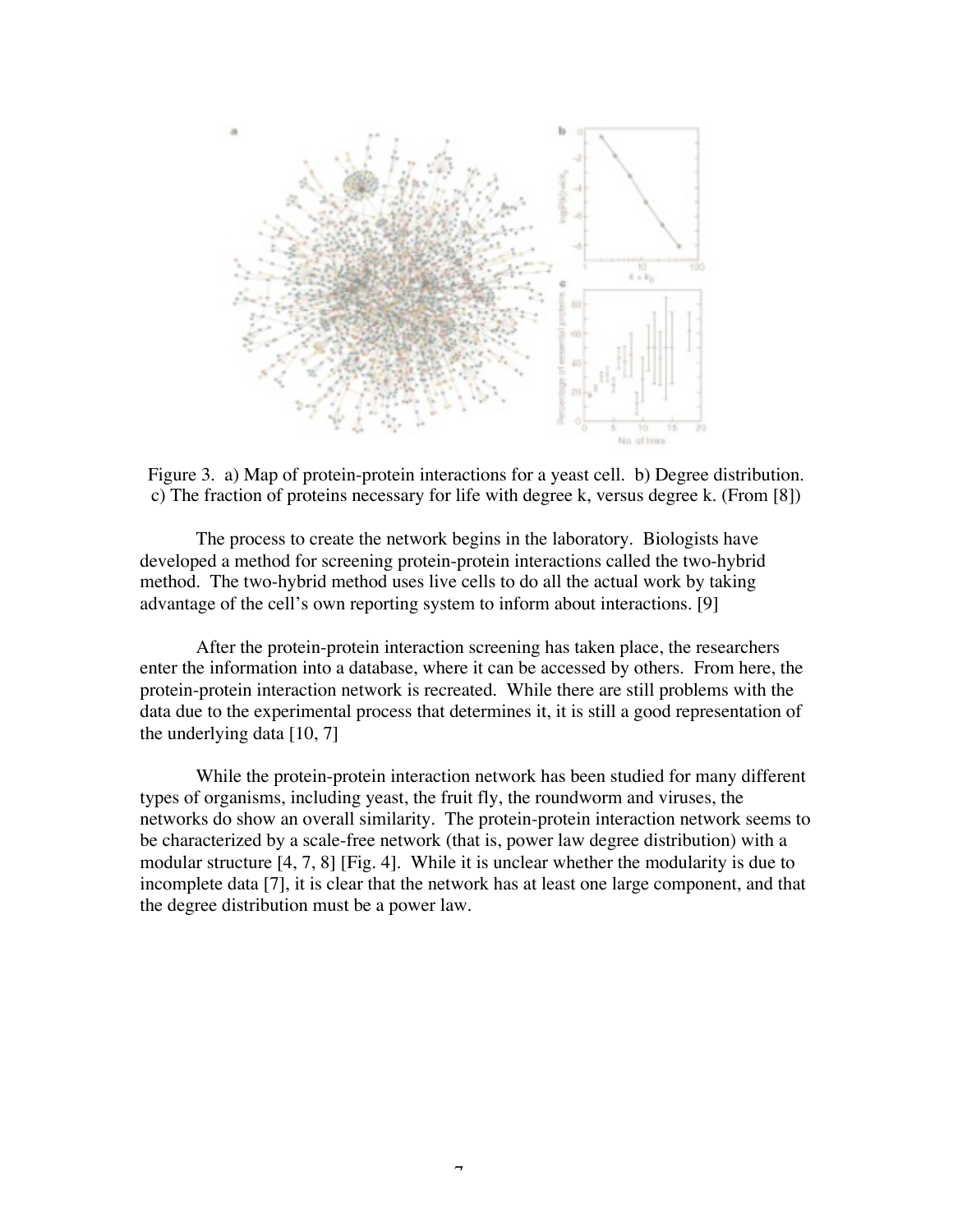

Figure 4. Characteristics of four different protein-protein interaction networks. a) Degree distribution. b) Clustering coefficient as a function of degree. c) Modular size distribution. Note the large component on the right-hand side. (From [7])

Specific studies of the network have also revealed novel information. It was determined that the network seems to form a somewhat community structure, with many cellular functions happening in modular components surrounding highly connected proteins [10]. Studies on the vulnerability of the cell to specific proteins confirmed this, showing that the necessity of a protein for life rose with the number of interactions that protein had with others [8].

That the necessity is correlated with the number of interactions is interesting because it implicitly shows us the structure of the complexity in the protein-protein network. If the cell complexity were built up just in the DNA, and not in the interactions, then the necessity of a protein for life would be correlated only with its function, not its interaction with others.

The study of the protein-protein interaction network is also interesting because it leads to its own questions: Does the network show physical localization? Why is there a scale-free network? The answer to the first question seems to be yes, while the second question is not so clear. One hypothesis is that the scale-free nature of the protein-protein interaction map arose due to gene-duplication. Gene-duplication occurs frequently in evolution, and would result in new proteins that interacted with the old subsets of proteins, causing the degree of old proteins to become large as their neighbors duplicate over time. [7] Thus the nature of the network can also be used to look at the evolution of the network.

## **Conclusion**

Network theory has dramatically expanded in use in the last ten or so years mainly due to the widespread availability of computing resources. Combined with modern statistics methods, network theory has shown itself to be a great tool for weeding through large datasets and gaining information.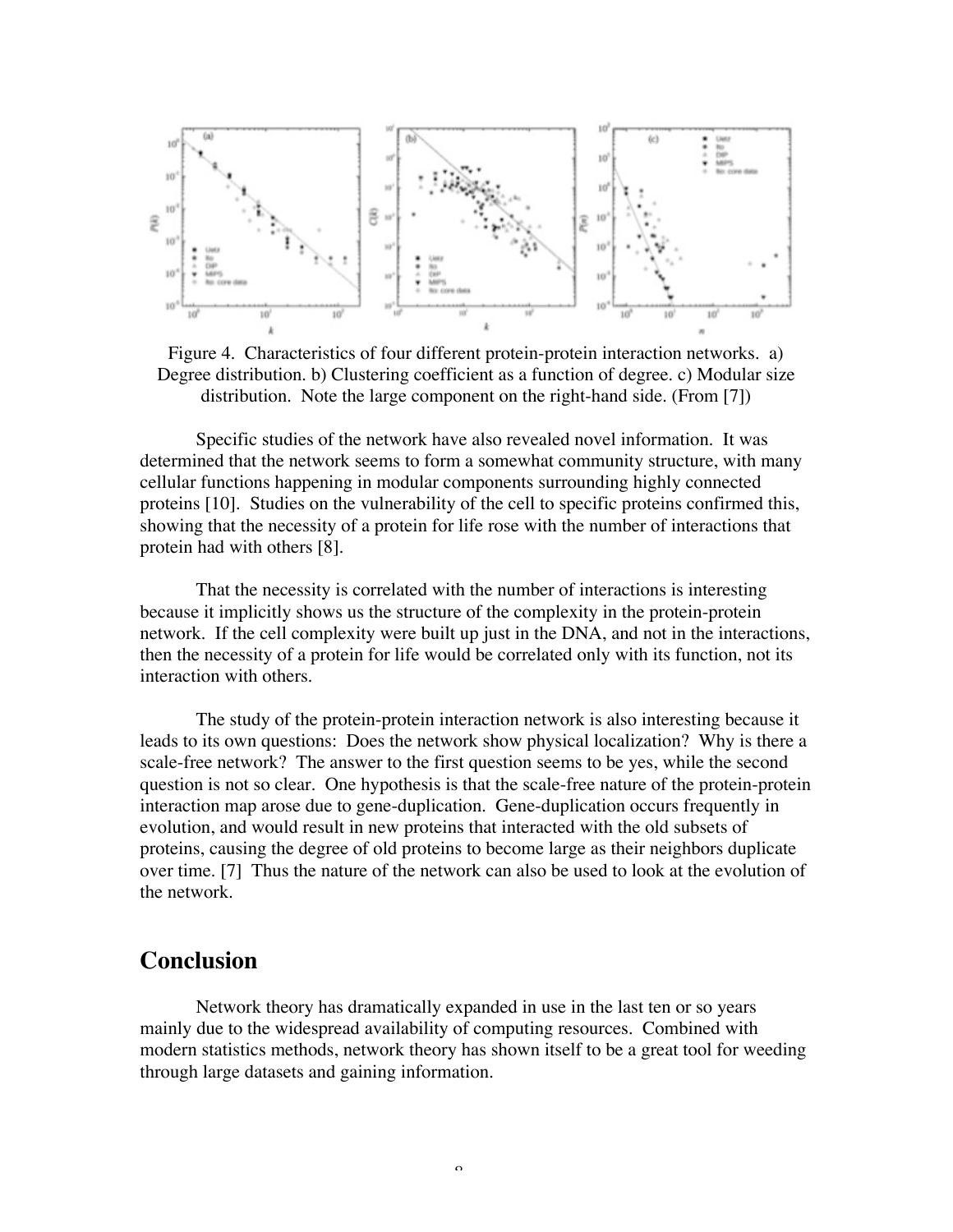Biology is perhaps the field that will benefit most from this field, as it has so much data, but not any great ways to sort through it. The prime example of this is the functioning of cells. There exists an extreme amount of data about the objects within a cell, but there isn't a great understanding of why complexity builds up differently with different sets of genes. While there is a correlation between complexity and the number of genes, the relationship is more muddled.

It is in this setting that studies of protein-protein interaction networks and the like will do the most good. The network approach to systems, while not able to look at the actual function of its members, is a great way for highlighting interesting behaviors that would otherwise get lost in the data. Initial studies with the protein-protein interaction network in the last six years have shown that the proteins do tend to become more important for life as they interact more with one another. This hints that protein-protein interactions could play as much or more of a role that proteins do just by themselves.

As an interesting comment to end with, protein-protein interaction data currently only contains information regarding two-protein interactions. If two-protein interactions seem to be so important, then it is very likely that higher-order interactions will be playing a significant effect inside the cell. The current limit seems to be actually finding methods that can record these interactions.